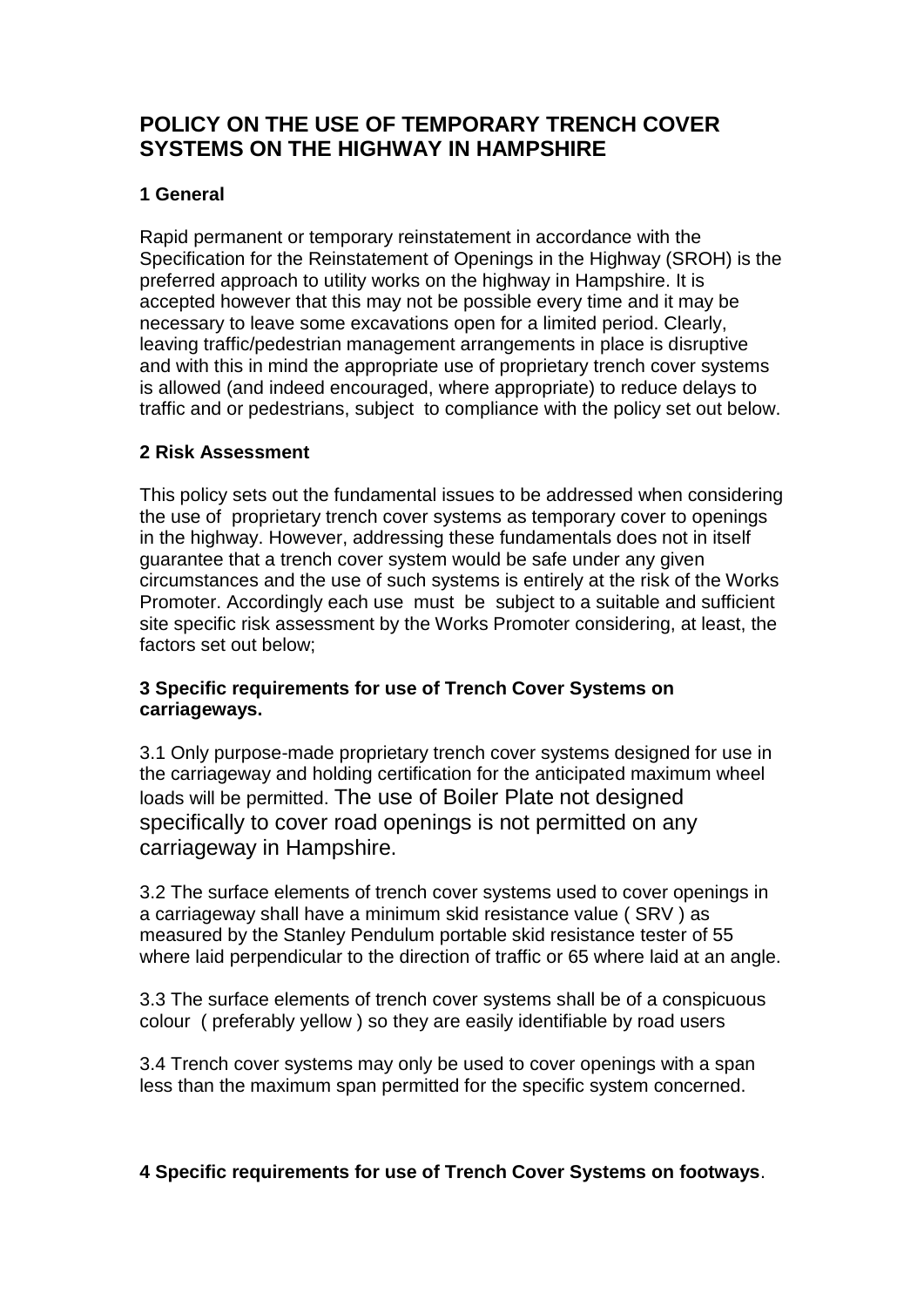4.1 Unless protected by some physical barrier, cover systems used on footways immediately adjacent to the carriageway shall be to the same specification as carriageway systems to accommodate potential over-riding.

4.2 Where footways are remote from the carriageway or protected from overriding in some other way then purpose-made proprietary trench cover systems designed and certificated for use in the footway will be permitted. The use of Boiler Plate not designed specifically to cover utility openings is not permitted on any footway in Hampshire.

4.3 The surface elements of footway trench cover systems shall have a minimum skid resistance value ( SRV ) as measured by the Stanley Pendulum portable skid resistance tester of 45 on relatively level/little used sites or 55 on sites with a significant gradient/high footfall.

4.4 The surface elements of trench cover systems shall be of a conspicuous colour ( preferably yellow ) so they are easily identifiable by footway users

4.5 Trench cover systems may only be used to cover openings with a span less than the maximum span permitted for the specific system concerned.

4.6 Where footways cross private drives or other accesses then only cover systems appropriate to the crossing traffic shall be used.

4.7 The risk assessment for the use of cover systems on footways must consider the needs of people with disabilities and installations must incorporate specific features to address these needs e.g. wheelchair access ramps where appropriate.

# **5 Location / Fixing**

5.1 Temporary cover systems shall be physically restrained to prevent movement under vehicular or pedestrian traffic as appropriate. This may be by means of some inbuilt proprietary fixing or by pinning to the road/footway surface. Preference should be given to the use of cover systems with conformable edges to minimise traffic noise and the opportunity for trips. A fillet of deferred set material around the edge will not be permitted as a fixing method although this may be used as a supplement to the primary fixing system to smooth the transition as necessary where compound slopes are involved.

5.2 Where the sides of the opening are unbound and/or otherwise potentially subject to movement, the sides shall be adequately supported/ braced to prevent collapse under the anticipated traffic loading prior to installation of any cover system.